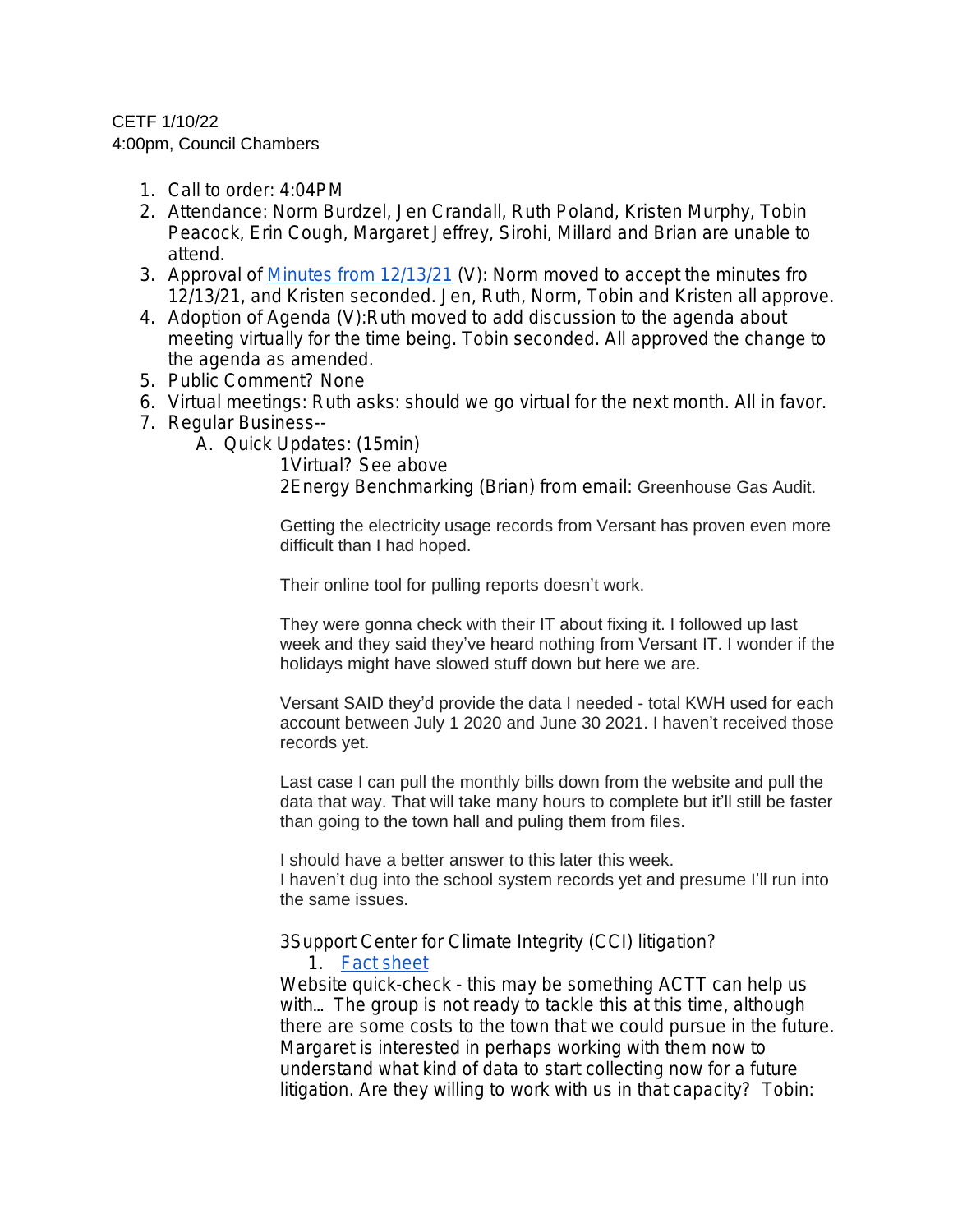what struck me about this is that we are still a fossil fuel dependent world and any costs that we win will get passed on to people who are least able to afford it. Norm: I don't like the optics of our group suing the oil and gas industry. Ruth: we have lots on our plate right now and don't have the staff to do the work at this time. Jen: perhaps the VISTA volunteer could start a list of cost incursions due to climate change. Ruth: make a motion to add this task of keeping track of costs the town incurs due to climate change to whatever staff we get coming up. Tobin seconds. All in favor.

4Share out on [Community Resilience Partnership](https://www.maine.gov/future/climate/community-resilience-partnership) (CRP). ACTT can support our participation in the CRP, which can entail helping us set up our Public Forum and submitting a grant proposal. (Johannah Blackman) They can help us formally join the State's group and apply for grant money. ACTT acting as a service provider to support municipal and tribal governments.

(Recommendation to apply as a cohort of local towns w/Tremont & Mt. Desert.)

What "action items" do we want to request funding for? Which would dovetail well with another town's requests?

Overview from Johanna's presentation: Review of Part 1 Gant chart and work to be done by town to stick to plan. 2022 grant cycles: March 22 deadline for summer funding, Sept 20 deadline for winter funding. Up to \$50,000 each cycle. We could join the CRP and apply for grant at the same time. Must conduct a community resilience self-eval. Done by town leaders and dept heads. Selfeval is found on CRP website. ACTT could help by hosting a meeting. Next review list of community actions and align them to local climate action plan. Then community wide session open to the public to gather feedback. If you apply for work on the community action plan, you can get outright funding, if you apply for work not on the list, you need to be willing to match funding. Step 3: Pass a resolution to join and designate committee of staff position assigned to overseeing plans and actions. Must submit report every 2 years to State. Align CRP to CAP. Questions at this time: Norm–is there any cost to the Town to participate in this or to use ACTT's help? JB: no, totally free. It aligns with ACTT goals.

Ruth–if we apply as part of a group for summer funding can we also apply again as just BH for winter funding? JB: absolutely. Margaret: will ACTT help with writing of the grant application? JB: yes. We can be involved at many levels. Norm: are we behind in the timeline? JB–not necessarily. Norm: we need to get approval from Town Council before we agree to join on. JB-resolution needs to be done by Mar 22, 2022. Erin: we have already interviewed department heads so bringing a meeting together would be easy. JB– great, but you will need to do the self-eval and other specific documents. Ruth: how late can we decide? JB: mid-Feb at the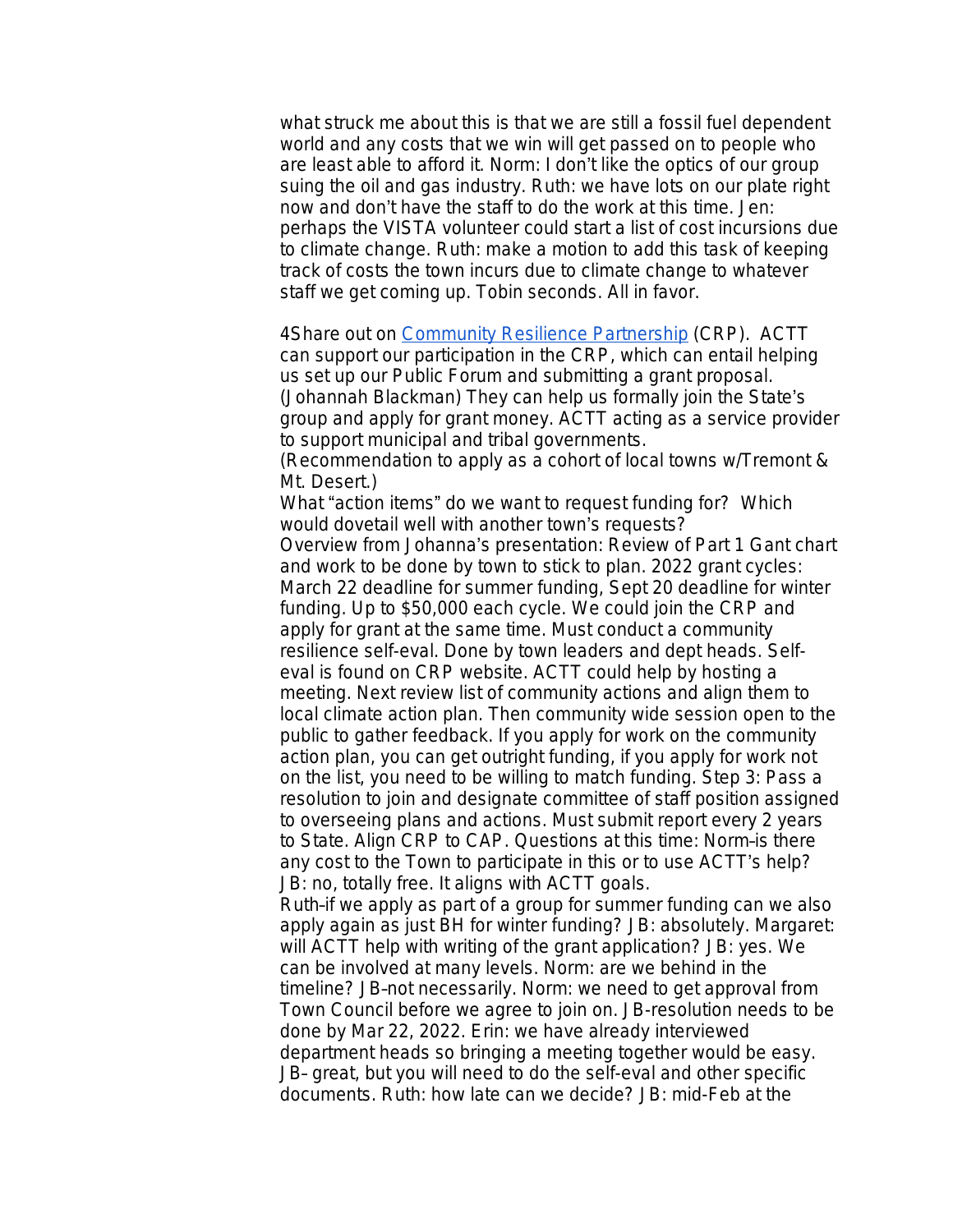latest. JB–ACTT can help facilitate public feedback sessions before the Town meeting in June. Ruth: curious about the community engagement piece. We have gotten far with our planning but we are missing some stuff and could use help.

Do we want to be a CRP town?

Do we want ACTT to help us?

Do we want to apply for March 22 on our own or as part of a regional group? Regional grant would be money for one item (or type of project) that would be divided among the towns. Erin: what would we want to get done?

Tobin moves that we recommend to the Town Council that we pursue the CRP partnership; Norm seconds. All in favor. Erin will make sure it gets on the next TC agenda to discuss. Talking with department heads and the community at the same time could happen with the help of ACTT. Margaret moves that we work with ACTT to become part of CRP pending approval by the TC. Tobin seconds. All approve. Ruth will reach out to Johanna and let her know.

Ruth-regional vs town application (State made clear that they would rather fund regional grants than individual) Tremont and Mt Desert will go in together so we might wnat to join in for better chances of winning funding. We can then apply as an individual town once we have a clearer list of action from a sustainability coordinator. Margaret: we need to make sure that the other towns would be willing to have us join.

On next meeting we can look at our CAP and see what will match up with the community action steps.

5 Discuss Sustainability Job Description requested by Town Council & Cornell Knight (Margaret)--will look at the Jax position description and add non-profit language (like grant seeking info), and notes from today. Should she talk with Kevin to get feedback? Yes!!

Next Steps:

- 2. Send to Cornell & Kevin to request they add it to the budget. Ruth will let him know that Margaret has developed a draft of a job description. Ruth will ask him to put about \$60k in the budget for the position.
- 3. If Town Council approves adding \$ to budget, the Warrant Committee and Town Council will meet in late Jan. over 3 days to review each line item. We will need a rep there whenever it comes up in order to answer questions.
- 4. Can limited use parking meter funds be used for climate mitigation?
- B. Discuss **AmeriCorps Application** (Jen) Ruth will reach out to Bethany to see if there is anything she might use a volunteer for. It would be helpful to